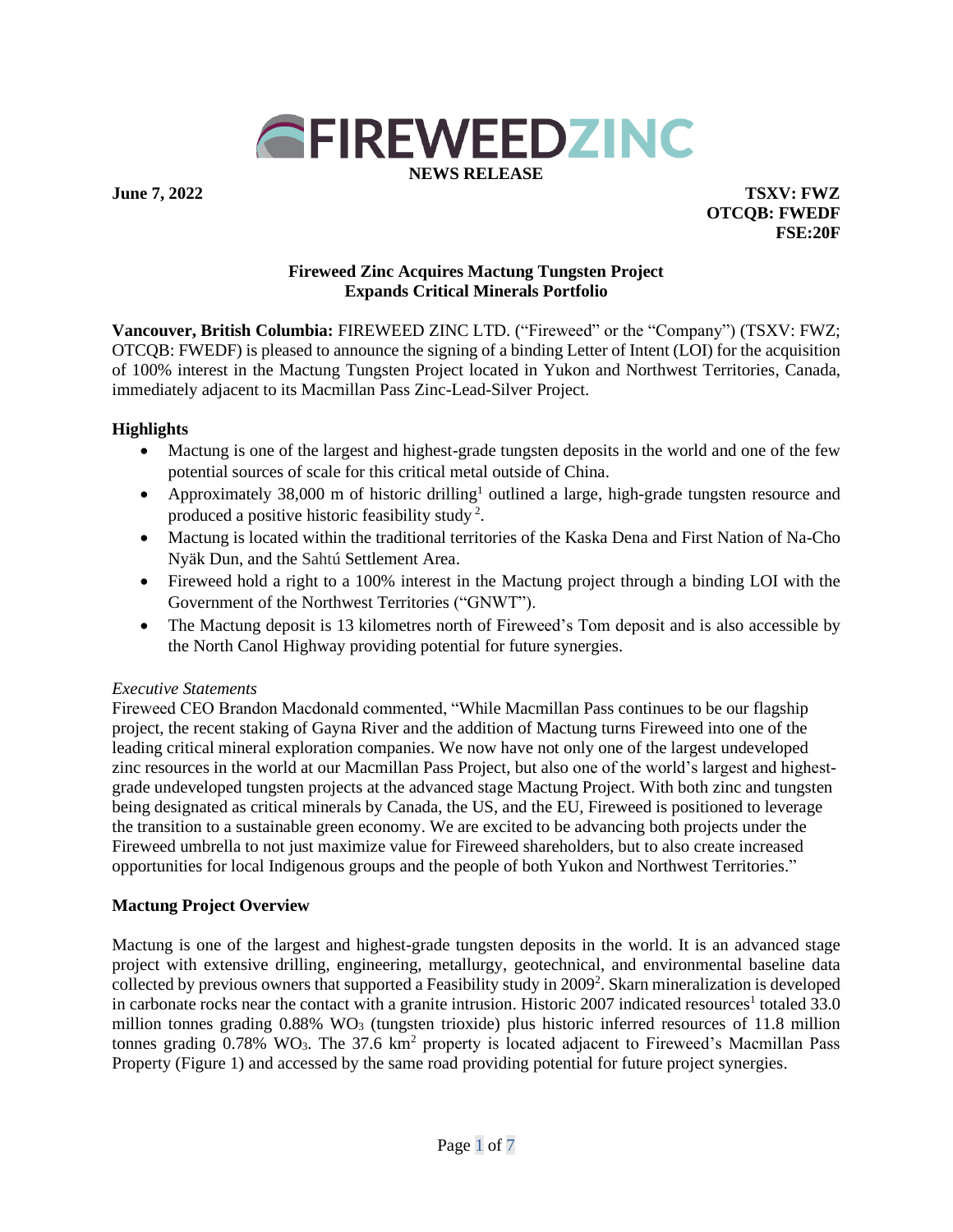#### *Mactung Deposit Location & History*

The Mactung Property adjoins Fireweed's Macmillan Pass Property and straddles the boundary between the Yukon and Northwest Territories . The Mactung tungsten deposit is located 13 km north of the Tom deposit (Figure 1). The Mactung Property can be reached by an access road that joins the North Canol Highway 230 km from Ross River, or by the government-maintained Macmillan Pass airstrip near the Tom deposit.

Mactung was discovered and staked in 1962 by an Amax geologist. Extensive drilling, metallurgical testing, and multiple historical resource estimates were completed over the next twenty years. The property changed ownership several times and was subsequently acquired by the North American Tungsten Corporation (NATC) in 1997. In 2007 NATC published updated mineral resources (see below) and in 2009 published a positive feasibility study (available at [www.sedar.com](http://www.sedar.com/) under the NATC profile). The Yukon Environmental and Socio-economic Assessment Board issued a positive screening report for the Mactung Project in June 2014 and recommended it proceed to licensing without review, subject to terms and conditions, which were subsequently adopted and supplemented by the Yukon Government in its September 2014 Decision Document. However, in June 2015 NATC filed for and was granted creditor protection mainly related to operation of their Cantung mine located further south. The GNWT purchased the Mactung Project for \$4.5 million in the fall of 2015, and subsequently obtained a Class 4 Mining Land Use Approval in 2020. Fireweed Zinc has now signed a binding LOI for acquisition of the Mactung Project with the GNWT (see details below).

#### *Sustainability Context*

Fireweed respectfully acknowledges that the Mactung Project is located within the traditional territories of the Kaska Dena and First Nation of Na-Cho Nyäk Dun, and the Sahtú Settlement Area. For the benefit of present and future generations, Fireweed will conduct mineral development activities in a sustainable manner by working collaboratively with Indigenous groups and local communities, establishing a respectful and safe working environment, achieving a high standard of environmental stewardship, and undertaking studies and implementing measures to address local interests and issues.

#### *Mactung Geology & Mineralization*

Mactung is a tungsten skarn deposit located on the eastern margin of the Selwyn basin in the Canadian Cordillera's Tombstone-Tungsten Belt (TTB). The mid-Cretaceous TTB spans Alaska, Yukon, and NWT, and hosts many other significant mineral deposits. The Mactung deposit is associated with Tungsten suite intrusions that intruded late Precambrian to Palaeozoic, variably metamorphosed clastic and interbedded carbonate rocks of the Selwyn basin. The tungsten mineralization at Mactung is comprised mostly of scheelite (CaWO4) and is dominated by calcic mineral assemblages associated with abundant pyrrhotite that developed within permeable limestone units of the Cambrian-Ordovician host rocks. Although the previous feasibility study considered only underground development, the vast majority of tungsten mineralization at Mactung can be found within 200 m from surface.

# *Mactung Historic Drilling and Historic Estimates*

Geological mapping and surface sample programs were conducted in the early and mid-1960's, with drilling beginning in 1968. To date, approximately 38,000 m of drilling in 312 holes have been completed on the property, in addition to multiple historic resource estimates. An adit was opened in 1973 to enable underground exploration and bulk sampling; at least 1,200 metres of lateral underground development has occurred, including bulk samples of 270 tonnes in 1973, 3.5 tonnes in 1979, 650 tonnes in 1983, and 79 tonnes in 2005, enabling extensive metallurgical test work<sup>2</sup>.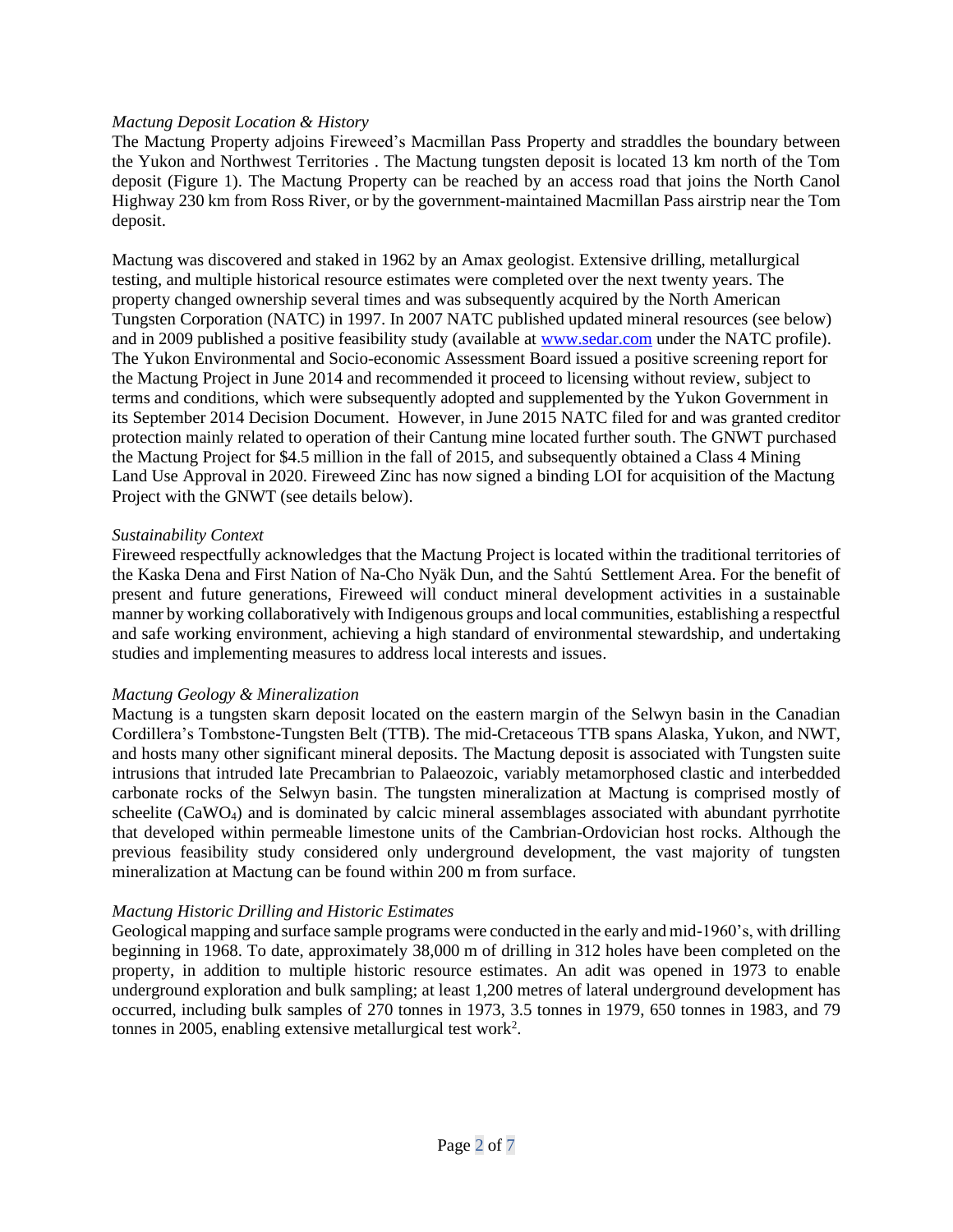| Year | <b>Zone</b>      | <b>Territory</b>    | <b>Historic Estimate</b><br>Type <sup>1</sup>     | <b>Tonnage</b><br>(million tonnes) | <b>Grade</b><br>$(\%$ WO <sub>3</sub> ) | <b>Cut-Off Grade</b><br>$(*6 WO3)$ |
|------|------------------|---------------------|---------------------------------------------------|------------------------------------|-----------------------------------------|------------------------------------|
| 2009 | 2B               | <b>YT</b> only      | Probable Mineral<br>Reserve <sup>2</sup>          | 10.79                              | 1.187%                                  | 0.616%                             |
| 2007 | 2B, 3D<br>3E, 3F | Yukon<br><b>NWT</b> | <b>Indicated Mineral</b><br>Resource <sup>1</sup> | 33.03                              | 0.88%                                   | 0.5%                               |
| 2007 | 2B, 3D<br>3E, 3F | Yukon<br><b>NWT</b> | <b>Inferred Mineral</b><br>Resource <sup>1</sup>  | 11.86                              | 0.78%                                   | 0.5%                               |

Table 1\*. Most recent historic mineral resource and mineral reserve estimates from reports on [www.sedar.com](http://www.sedar.com/) under NATC profile. (See Cautionary and Background Statements regarding Historic Minerals Resources below.)

# *Mactung Future Plans*

Following final due diligence work and signing of the definitive asset purchase agreement with GNWT, Fireweed will undertake validation programs on previous work in order to support the development of a new mineral resource estimate for the project. Fireweed plans to follow this work with a new PEA on the project in 2023 and will also be evaluating synergies with the Macmillan Pass Project for the future.

# **About Tungsten**

Tungsten is the hardest metal with the highest melting point which makes it an important and often essential metal for use in the automotive, technology, energy, military and manufacturing industries. World tungsten production is dominated by China and there is currently little Western tungsten production which has led tungsten to be listed as a critical mineral by many governments, including Canada. The Canadian government has developed several initiatives to support and advance the exploration and mining of critical metals in Canada, including zinc and tungsten.

# **Terms of the Mactung Acquisition Agreement**

Fireweed and the GNWT have signed a binding Letter of Intent (LOI) under which the GNWT will sell the Mactung Project to Fireweed for a total purchase price of C\$15,000,000 staged as follows:

- 1. Fireweed pays the GNWT the sum of \$1,500,000 upon execution of this binding LOI;
- 2. Fireweed will pay to GNWT an additional \$3,500,000 within 18 months upon finalization of the definitive agreement;
- 3. Fireweed will pay to GNWT an additional \$5,000,000 upon Fireweed announcing its intention to construct a mine on either the Mactung Project or any portion of the mineral property interests controlled by Fireweed in the Yukon, commonly known as the Macmillan Pass project; and
- 4. Fireweed will pay to GNWT an additional \$5,000,000 upon Fireweed announcing its intention to construct a mine on the Mactung Project.

The final definitive agreement is targeted before the end of 2022, after which ownership of the project assets will be transferred to Fireweed. Mactung carries an existing NSR Royalty of 4% which is held by a third party, 2% of which can be purchased at any time for \$2.5M. This binding LOI does not include responsibility for any assets or liabilities related to the defunct Cantung mine located further south; this LOI is solely related to the Mactung Project (Fig. 1).

# *Qualified Person Statement*

Technical information in this news release has been approved by Brandon Macdonald, P.Geo., and a 'Qualified Person' as defined under Canadian National Instrument 43-101.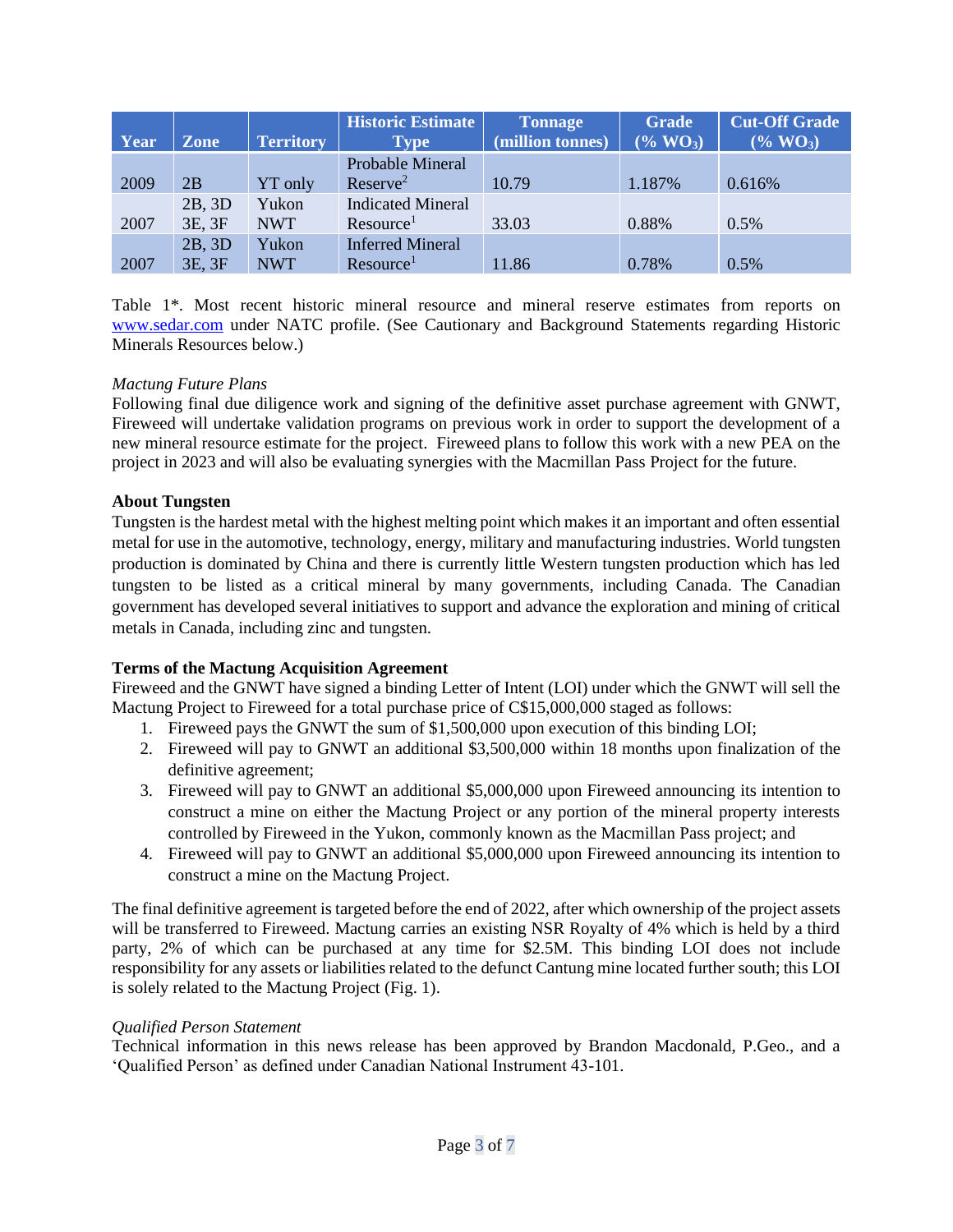**About Fireweed Zinc Ltd. (TSXV: FWZ; OTCQB: FWEDF; FSE:20F):** Fireweed Zinc is a public mineral exploration company on the leading edge of critical minerals project development. The Company has three projects located in northern Canada:

- **Macmillan Pass Zinc-Lead-Silver Project:** Fireweed owns 100% of the district-scale 940 km<sup>2</sup> Macmillan Pass project in Yukon, Canada, which is host to the Tom and Jason zinc-lead-silver deposits with current Mineral Resources and a PEA economic study (see Fireweed news releases dated 10<sup>th</sup> January 2018, and 23<sup>rd</sup> May 2018, respectively, and reports filed on **www.sedar.com** for details) as well as the Boundary Zone, Boundary Zone West, Tom North Zone and End Zone which have significant zinc-lead-silver mineralization drilled but not yet classified as mineral resources. The project also includes large blocks of adjacent claims with known showings and significant upside exploration potential. Plans for 2022 include a large drill program toward expanded mineral resources and an updated PEA to include large new zones of mineralization defined since 2018 including Boundary Zones.
- **Mactung Tungsten Project:** The Company has a binding Letter of Intent to acquire 100% interest in the 37.6 km<sup>2</sup> Mactung Tungsten Project located adjacent to the Macmillan Pass Project. Mactung contains historic resources that make it one of the largest and highest-grade undeveloped tungsten resources in the world. Located in Canada, it is one of the rare large tungsten resources outside of China.
- **Gayna River Zinc-Gallium-Germanium Project:** Fireweed has 100% of the 128.75 km<sup>2</sup> Gayna River project located 180 kilometres north of the Macmillan Pass Project. It is host to extensive critical minerals mineralization including zinc, gallium and germanium as well as lead and silver, outlined by 28,000 metres of historic drilling and significant upside potential.

In Canada, Fireweed (TSXV: FWZ) trades on the TSX Venture Exchange. In the USA, Fireweed (OTCQB: FWEDF) trades on the OTCQB Venture Market for early stage and developing U.S. and international companies. Companies are current in their reporting and undergo an annual verification and management certification process. Investors can find Real-Time quotes and market information for the Company on **www.otcmarkets.com**. In Europe, Fireweed (FSE: 20F) trades on the Frankfurt Stock Exchange**.**

Additional information about Fireweed Zinc and its projects, including maps and drill sections can be found on the Company's website at **www.FireweedZinc.com** and at **www.sedar.com** .

# **ON BEHALF OF FIREWEED ZINC LTD.**

#### *"Brandon Macdonald"*

# CEO & Director

*Neither the TSX Venture Exchange nor its Regulation Services Provider (as that term is defined in the policies of the TSX Venture Exchange) accepts responsibility for the adequacy or accuracy of this release.*

# **Cautionary Statements**

# *Forward Looking Statements*

This news release may contain "forward-looking" statements and information relating to the Company and the Macmillan Pass, Mactung and Gayna River Projects that are based on the beliefs of Company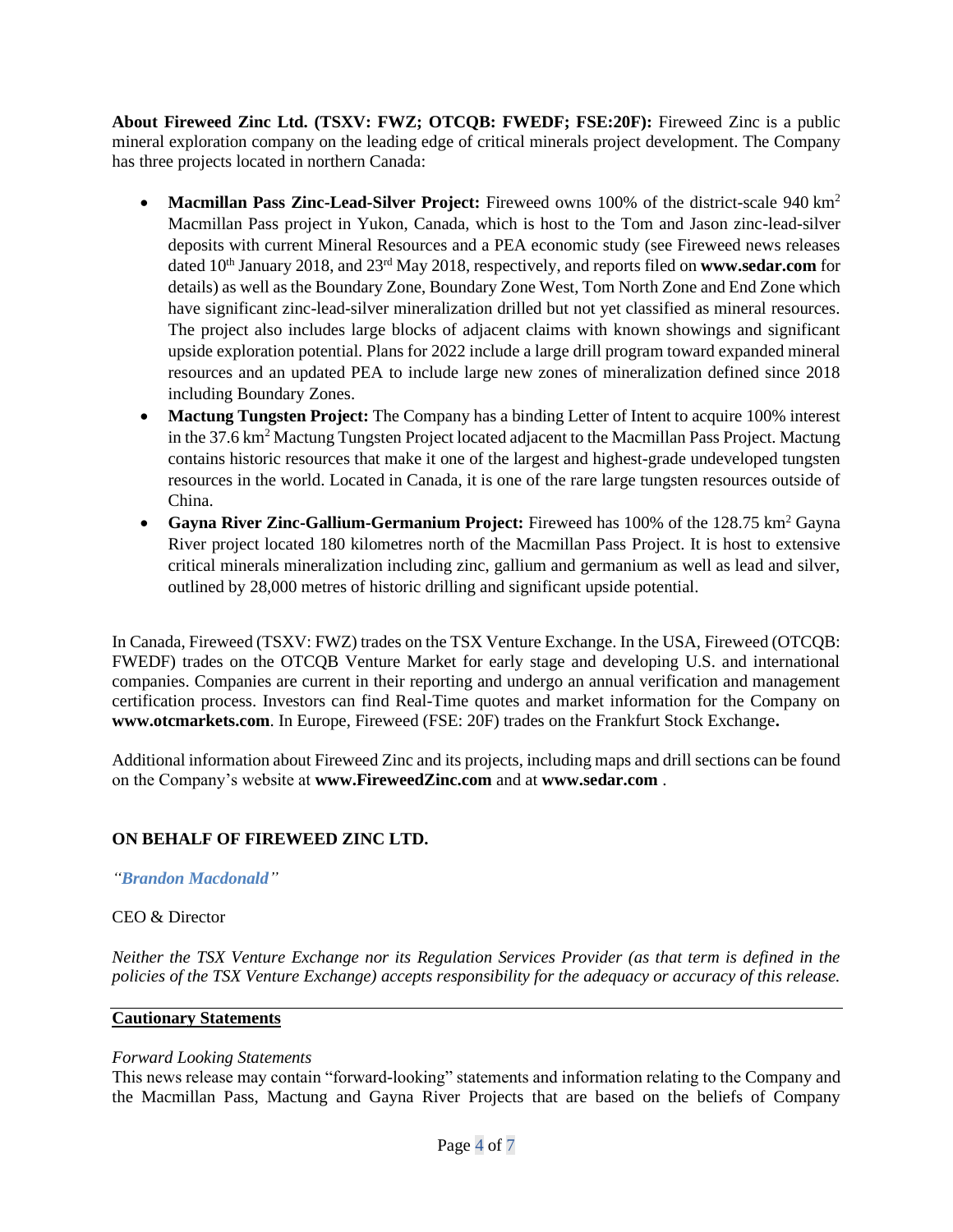management, as well as assumptions made by and information currently available to Company management. Such statements reflect the current risks, uncertainties and assumptions related to certain factors including but not limited to, without limitations, exploration and development risks, expenditure and financing requirements, general economic conditions, changes in financial markets, the ability to properly and efficiently staff the Company's operations, the sufficiency of working capital and funding for continued operations, title matters, First Nations relations, operating hazards, political and economic factors, competitive factors, metal prices, relationships with vendors and strategic partners, governmental regulations and oversight, permitting, seasonality and weather, technological change, industry practices, and one-time events. Additional risks are set out in the Company's prospectus dated May 9, 2017 and filed under the Company's profile on SEDAR at **www.sedar.com**. Should any one or more risks or uncertainties materialize or change, or should any underlying assumptions prove incorrect, actual results and forwardlooking statements may vary materially from those described herein. The Company does not undertake to update forward‐looking statements or forward‐looking information, except as required by law.

#### *Cautionary and Background Statements regarding Historic Estimates*

A 2007 Technical Report<sup>1</sup> on the Mactung Tungsten Deposit prepared by Wardrop for the NATC reported an Indicated Mineral Resource of  $33,029$  kt grading 0.88% WO<sub>3</sub> and an Inferred Mineral Resource of 11,857 kt grading  $0.78\%$  WO<sub>3</sub>. The following assumptions were made during the calculation of this historical Mineral Resource: 1.) CIM definitions (December 2005) were followed for the classification of the mineral resources, 2.) Kriging interpolation estimates were reported at a block cut-off of  $0.5\%$  WO<sub>3</sub>, which are based on assays capped at unique levels for each zone, 4.) Blocks were modeled as 10 m x 10 m, with a minimum vertical thickness of 4.5 m. Grades were diluted accordingly, if required, as modeled mineralized envelopes range in thickness from 1 m to over 50 m. Average thickness of the mineralized lenses is approximately 18 m, 5.) Tonnage was estimated by multiplying the block's respective volume by the specific gravity ("SG"). The SG was based on densities established by an underground bulk sample taken from the 2B zone as well as data used in previous studies. Wardrop did not review any data or calculations related to the SG determination.

A 2009 Amended Technical Report<sup>2</sup> on the Mactung Property produced by Wardrop for NATC reported a probable mineral reserve estimate of 10,790 kt grading 1.1869% WO<sub>3</sub>. The following assumptions were made during the calculation of this historical mineral reserve estimate: 1.) Mineral reserves reported follow the NI 43-101 definition of "the economically mineable part of a measured or Indicated Mineral Resource demonstrated by at least a Preliminary Feasibility Study", 2.) A mining cut-off grade of 0.616% WO<sub>3</sub> was calculated based on underground operating cost estimates obtained from Wardrop's October 2007 Internal Economic Update, 3.) Calculation of the underground mineral reserves was limited in extent to mining the measured and indicated mineral resources located within the Yukon, 4.) A combination of Long-hole (LH) Stoping and Mechanized Cut-and-Fill (MCF) mining techniques will be used. LH stoping is the primary mining method and only regions where the mineralization is less than 12 m thick or dips steeply, will be mined with MCF, 5.) For the LH stoping method, reserves were calculated using a total recovery factor of 73.2% and 12% dilution, grading 0.1% WO3. For the MCF method, reserves were calculated at a total recovery factor of 83.5% and 9% dilution, grading  $0.1\%$  WO<sub>3</sub>, 6.) A 3-D block model was designed with 10 m x 10 m x 10 m blocks, using the following parameters: northing, easting and elevation coordinates, zone identification, resource category,  $WO_3$  percentage, and zone percentage (percentage of the block that lies within the zone), 7.) Probable mineral reserves were calculated by Wardrop using Gemcom Surpac<sup>TM</sup> Version 6.02 software.

The reader is cautioned that a qualified person has not done sufficient work to classify the historical estimates in this news release as current mineral resources or mineral reserves. The Company has not verified these historical resources and is not treating the historical estimates as current mineral resources or mineral reserves. While these estimates were prepared in accordance with National Instrument 43-101 and the "Canadian Institute of Mining, Metallurgy and Petroleum Standards on Mineral Resources and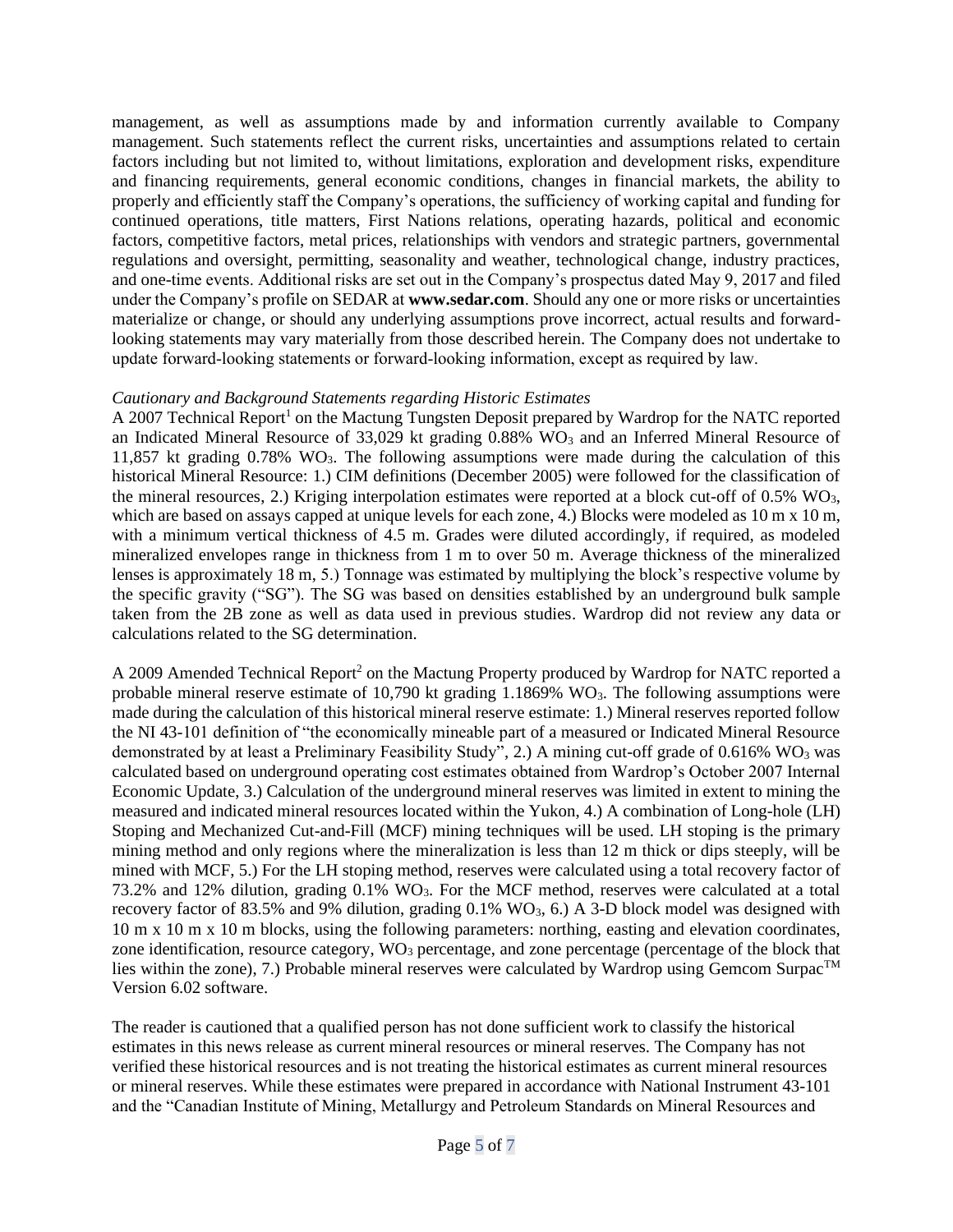Mineral Reserves Definition Guidelines" in effect at the time, there is no assurance that they are in accordance with current standards and these resource estimates should not be regarded as consistent with current standards or unduly relied upon as such. Fireweed includes these historical estimates in this news release for information purposes as they represent relevant material historical data which have previously been publicly disclosed and are accessible online. To the Company's knowledge, the 2007 technical report is the most recent mineral resource estimate available for the Mactung deposits and the 2009 preliminary economic study is the most recent economic study. Further and updated work is needed to validate the drill hole database, associated assay results, economics and other pertinent information. Fireweed plans to prepare updated NI 43-101 compliant mineral resource estimate and preliminary economic studies and reports for the Mactung deposits in the coming year.



Figure 1. Location Map: Macmillan Pass and Mactung properties.

#### *References*

<sup>1</sup>Scott Wilson Roscoe Postle Associates Inc., 2007. Technical Report on the Mactung Tungsten Deposit, Macmillan Pass, Yukon. Prepared for North American Tungsten Corporation Limited by P.A. Lacroix and R.B. Cook.

<sup>2</sup>Wardrop Engineering Inc., 2009. Amended Technical Report on the Mactung Property – Yukon, Canada. Prepared for North American Tungsten Corporation Limited.